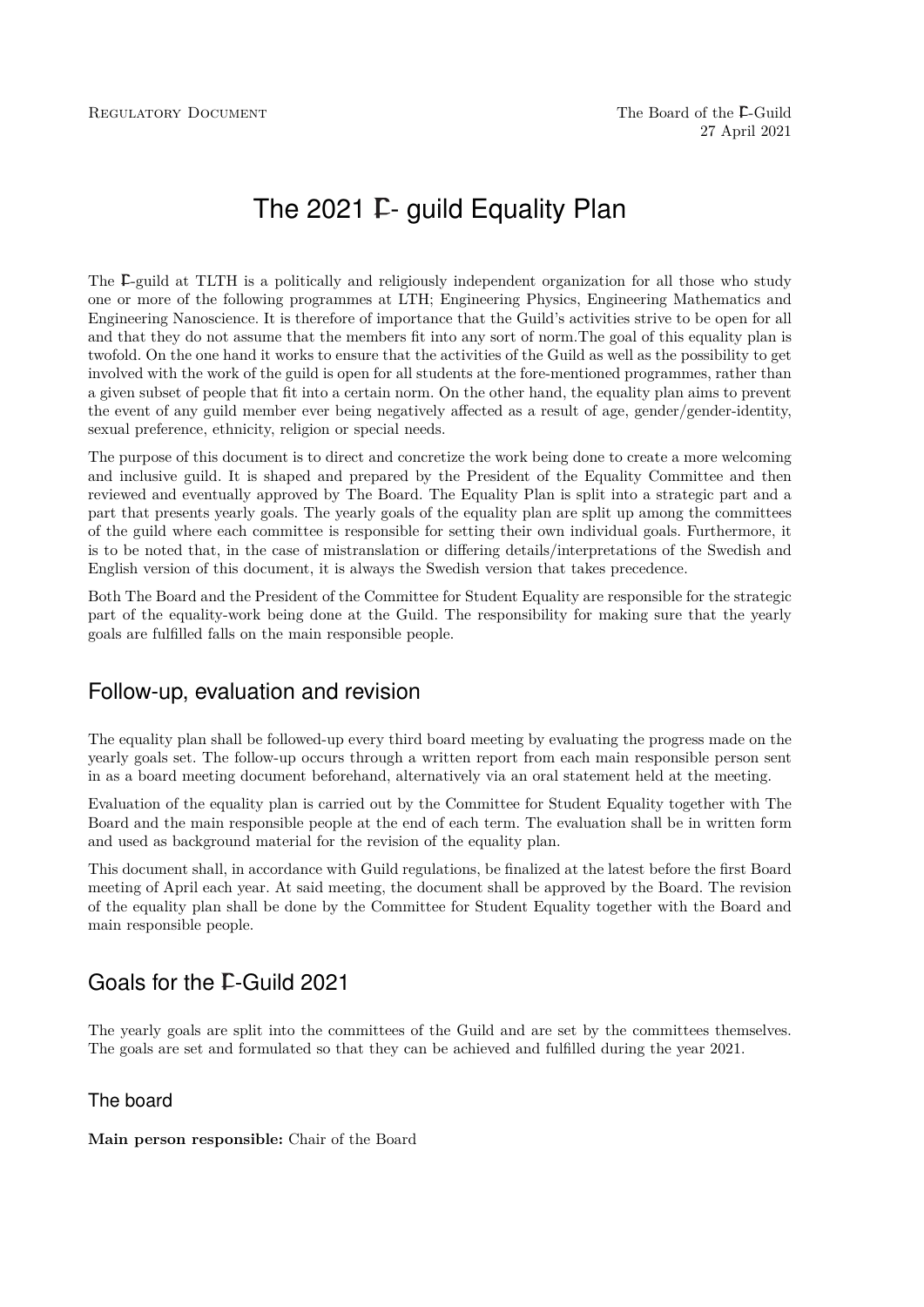The F-guild should be a place where members feel welcome and that they have a say in things. Everyone that wants to find their own place at the guild should have the chance to do so and questioning the organisation should feel natural and non-threatening. The board should be approachable and care for the members' opinions. We understand that everyone comes from different backgrounds and have differing opinions but hope that we can ensure that members' willingness to reach out to the board and that their treatment is unaffected by this. Everyone should be able to come to the board, be treated fairly and have opportunity to grow regardless. We want to make it easier for the members of the guild to present their opinions at and outside of board meetings.

#### Goals for 2021:

- Do something fun in Hilbert, or elsewhere, at least once a reading period.
- Inform the layman guild members about guild structure
- Strive for improved sense of community in the board by hanging out outside of board work at least once a term.
- Continue to inform the guild members about the board's meetings.

### Hilbert Café

#### **Main person responsible:** Cafémaster and Vice cafémaster.

For Hilbert Café, it is important that everyone feels welcome when they visit the café. Hilbert should be a pleasant environment and a customer should have equal opportunity to buy lunch or coffee regardless of preferences or allergies. It should be easy to work a shift and it should be fun to be in the café. To achieve that wonderful atmosphere, Hilbert Café intends to broaden our assortment for those with different food preferences, inform about what ingredients are in the products we sell and clarify what kind of compensation one gets for working. We will also increase the amount of information available in English to broaden the café's reach.

#### Goals for 2021:

- Evaluate the menu and try to improve the gluten-free options.
- Work to increase the vegan and vegetarian assortments.
- Clarify the ingredients in the products we sell.
- Reduce the barrier to getting involved in the café by clarifying the compensations that are promised.
- Improve and expand English translations.

### The Fös

#### **Main person responsible:** Överfös

The Fös is responsible for welcoming the new students with an introduction-period at the beginning of each academic year. With this comes a large responsibility to make sure that the new students feel welcome and that the introduction-period bears the mark of equal treatment and inclusion. It is therefore important that equal treatment is an integral part of each aspect of the introduction - both among the new students and the guild volunteers.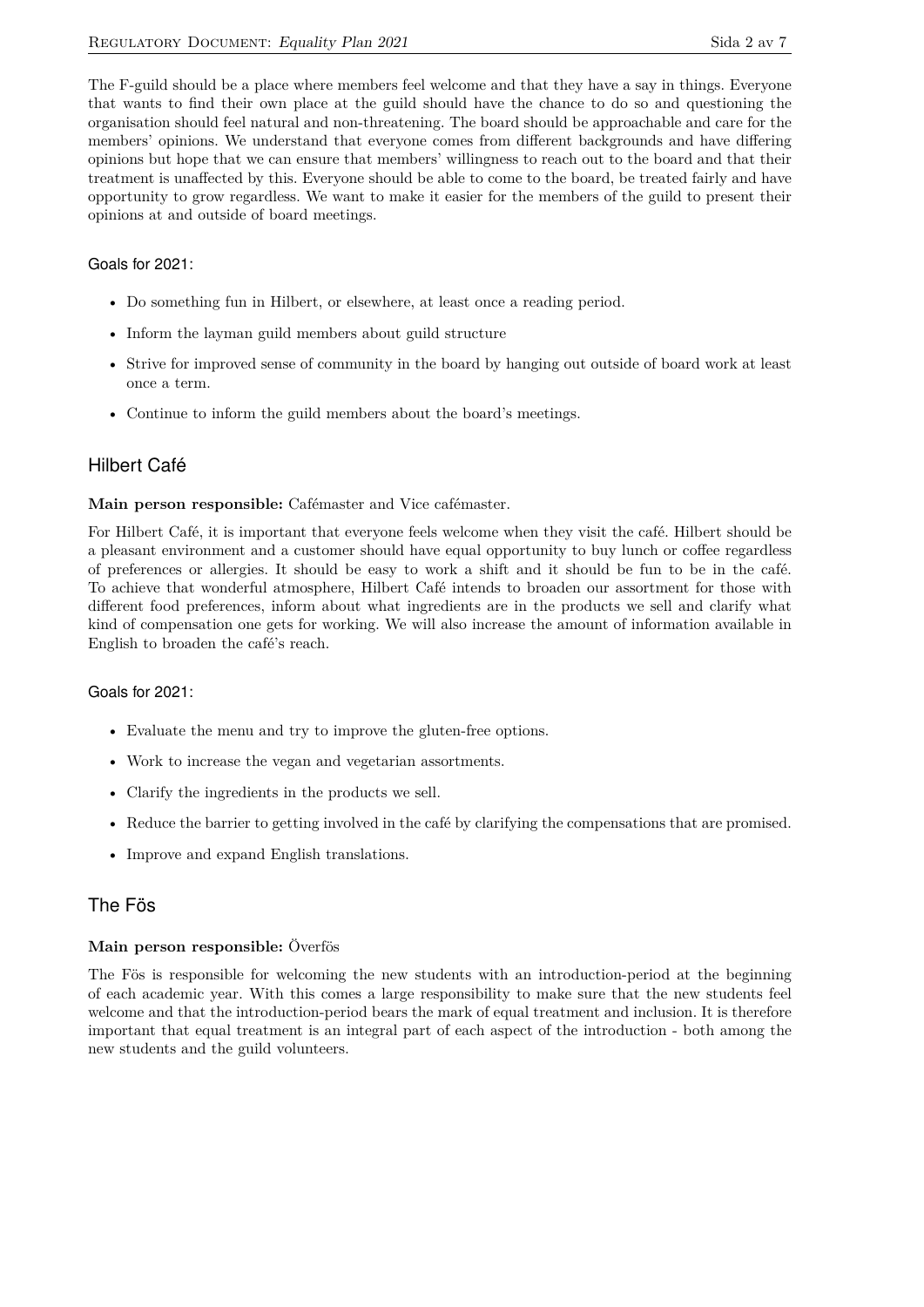#### Goals for 2021:

- The Fös intends to educate all the new students on what rules of conduct we have during our initiation (nollning), such as zero tolerance for racism, sexual harassment and bullying. To achieve this goal we will emphasize the importance of our guidelines at the first meeting with the new students. Furthermore, we will follow up on the weekly meeting with the contact mentor and with anonymous surveys.
- The Fös strives for all the mentors to have a great understanding of what zero tolerance means, where to draw the line and how they should work in their groups in order to maintain a climate that is welcoming and inclusive for all. This should be done by educating the mentors before the start of the initiation.
- The Fös strives for an increased sense of safety regarding alcohol. We aim to achieve this by continuing to have an alcohol-free week and give the mentors clear guidelines about alcohol and how they can create an open climate within their group.

# The Treasury

#### **Main person responsible:** The Treasurer

When it comes to equality in The Treasury an important aspect is to make sure that the relevant information is easily available to those who might need it. It's also important that those in charge of or responsible for different aspects have the influence necessary to do their work. The budget should also be distributed fairly.

#### Goals for 2021:

- Make easy checklists for things that might affect all volunteers, such as how to declare expenses made for the guild.
- Make an easy checklist on how to actually book the transactions to make the transition easier for new volunteers in The Treasury.
- Make sure relevant documents are easily accessible för volunteers.

### The Committee for Student Equality

#### **Main person responsible:** The President of the Committee for Student Equality

For the Equality Committee, equality work is what defines the committee's activities. It is the very mission and purpose of the Equality Committee to work towards creating a guild where each member is treated fairly, both on a structural and interpersonal level. For this reason, one of the most important keywords of the committee is cooperation. Cooperation lays the foundation of the work of the Equality Committee both in and outside of the Guild - work which aims to both increase awareness of the existing injustices as well as to increase inclusion in the name of equal treatment. In order to achieve a Guild where everyone, regardless of background and situation, receives the same opportunities and is treated equally, the Equality Committee works to develop its current activities and structure as well as add elements that are missing in the name of equality.

#### Goals for 2021:

- Act to make our activities visible as well as transparent during periods of time where this is deemed of extra importance, such as during the introduction-period or during stressful periods, in order to make the committee more available for every Guild member.
- Make sure to have events that aim to combat the negative effects of the Corona pandemic, such as loneliness and exclusion.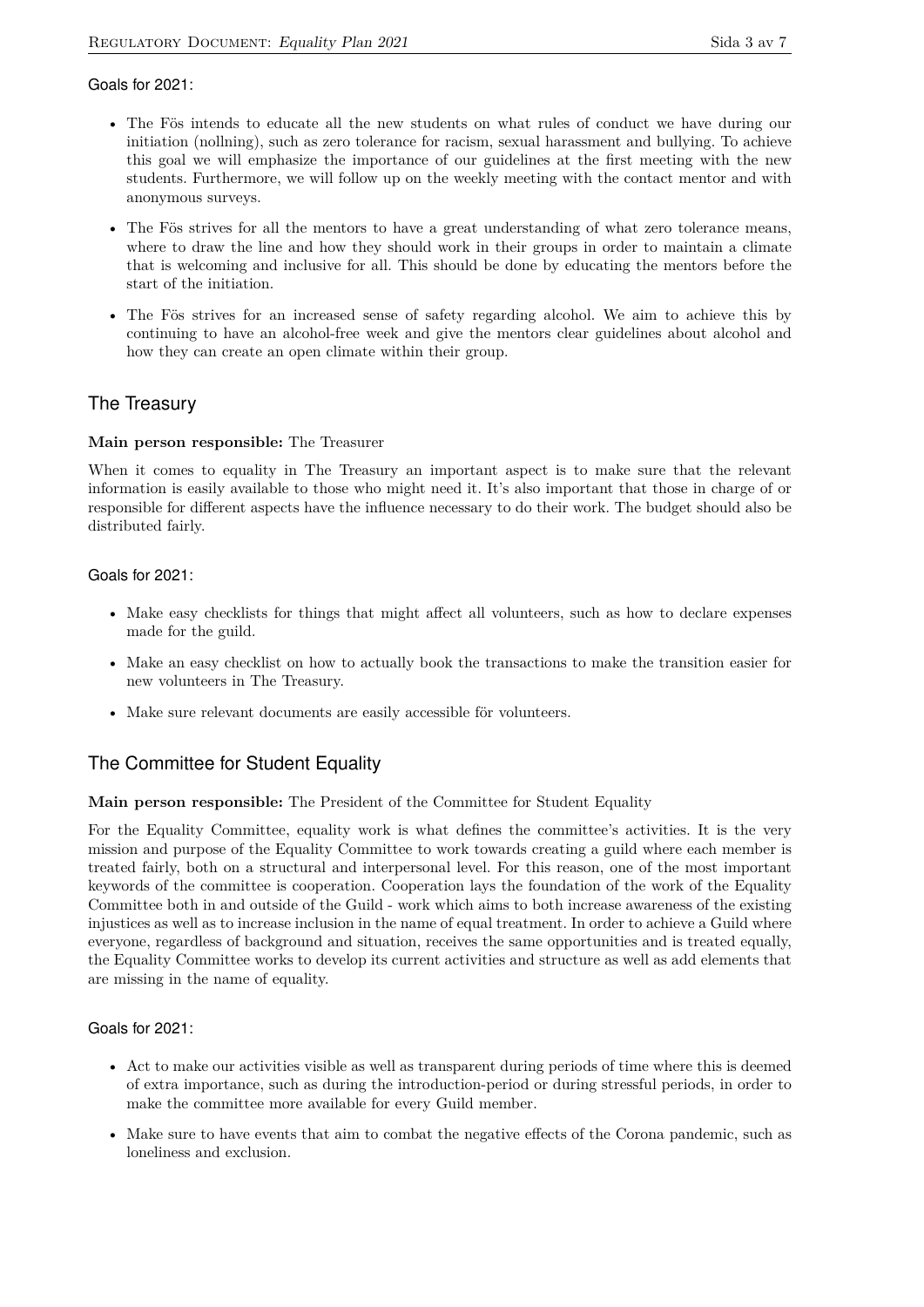- To rouse public attention to as well as work particularly closely with one topic, deemed relevant for the work of the committee, every academic month via social media and events.
- The work of the committee shall be marked with efforts taken to include English-speakers (as opposed to Swedish-speakers), so that all official documents shall be available in both Swedish and English and all events held by the committee include a plan for how non-Swedish speakers can participate in an equal manner.

# Corporate Relations committee

#### **Main person responsible:** Head of Corporate Relations

The goals of the Corporate Relations Committee are based on the idea that the committee should work with equal treatment both externally; towards all students regardless of field of study, and internally; we shall strive for a positive work environment where everyone feels that they are safe and can develop in the committee. In addition to this, we believe that many companies value equal treatment highly, therefore it is of interest for guild members to be able to learn about these subjects.

#### Goals for 2021:

- Equality activity: The Corporate Relations Committee will strive to organize at least one activity where a company or alumnus raises a perspective from the business community that is not usually reflected in the committee's events.
- Input from the guild: Develop the concepts Pi-FARAD and Nano-FARAD, to get companies from a wider range of industries to collaborate with us. Ask companies which specializations they are interested in and clarify these preferences for students at the fair. Ask for input from the guild members on how the committee should work, for example by issuing a survey on proposals for companies and events.
- Close collaborations : The Corporate Relations Committee shall work with the goal of productive and healthy collaboration between FARAD, alumni managers, (possible) mentorship managers and FNU members with intent of contributing knowledge about business contact and to provide general support in the search for partners before the introduction. This by, for example, having joint thankyou events (kickoff, kickout) and joint work shifts once a week, as much as possible with regard to Covid-19.
- Discuss stress : Organize stress education twice a year with Libu. In the spring, the education can be jointly held with FNU, alumni managers and the sponsfös, while in the spring with FARAD, FNU and alumni managers.
- Open alumni activities: In connection with starting the alumni activities, ensure that as many alumni as possible can receive information about possible events and relevant information. Information about alumni activities must also be accessible to current students.

# The Facilities Committee

#### **Main person responsible:** Head of Facilities

Equality within the Facilities Committee entails that no one shall be treated differently based on their previous experiences and that everyone shall have the same opportunity to become a Caretaker or Webmaster. Personal interests are more valuable than prior knowledge. It is important that each member has equal opportunity to have their say within the council during their term. For guild members it should be easy to contact the Facilities Committee to get access to the equipment and help with questions regarding the website and app. The contents and functions on the website should be easy to understand for all users.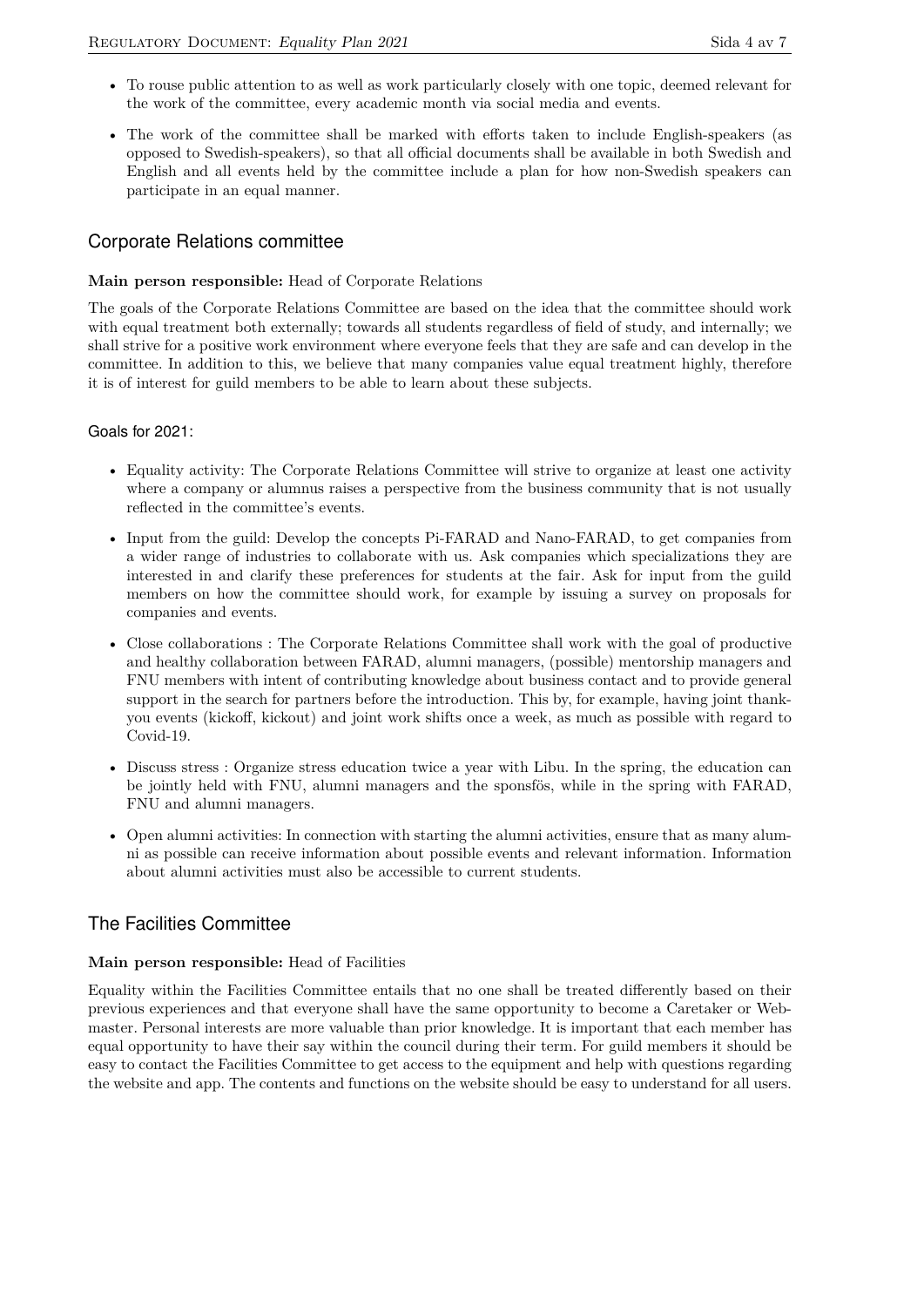#### Goals for 2021:

- The contents of the website should be available in both Swedish and English and these translations should be made and updated continuously.
- Arrange a common event for members of the council to encourage unity.
- Make the tools easily accessible and user friendly for guild members.
- Clarify to guild members that there are no prerequisites to apply for Caretaker and especially Webmaster.

# The Nominating Committee

#### **Main person responsible:** Convening member of the Nominating Committee

The nominating committee is important for all democratic organizations, and it has a big responsibility and a lot of authority. The most important assignment for the nominating committee is to compare the abilities of the applicants and nominate the best suited candidate for every position. Although it is the task of the guild assembly vote among the candidates, the nomination committee is very influential in the process. If the nominating committee discovers through its assignments that there exists norms influencing who applies for a position, such as their field of study or grade, it is important information to be passed on to the board and other key people on the guild. In this way, the influence of the nominating committee can be useful in multiple ways.

#### Goals for 2021:

- Have an education about equality with the committee for student equality with the new nominating committee.
- Work towards producing a nominating committee manual for future nominating committees.
- Strive towards giving all applicants an equal chance for pitching themselves to the nomination committee. This includes, for example, having the same members of the nominating committee interviewing for the same position, and always having around the same number of members participating in the interviews.
- Make sure that the general requirement-profile used by the nominating committee is scrutinized and approved by the committee for student equality.

# The Students' Educational Council

#### **Main person responsible:** Minister of Education

The Student's Educational Council stands behind the statement that everyone should be given the same opportunities no matter their previous conditions. The Committee will strive to achieve equality in all aspects of our work and make equality a natural part of education monitoring. The final goal is to guarantee everybody a good education.

#### Goals for 2021:

- We in the Students' Educational Council shall strive to have regular study evenings to combat the loneliness that people experience now during these times of distance studies.
- We in the Students' Educational Council will on a weekly basis inform the students of the guild about their rights as students. The information will be spread through our column in Vecktorn "Right of the Week" (Veckans Rättighet). On some occasions we will also arrange events related to the student rights and put up posters in school when that is relevant again.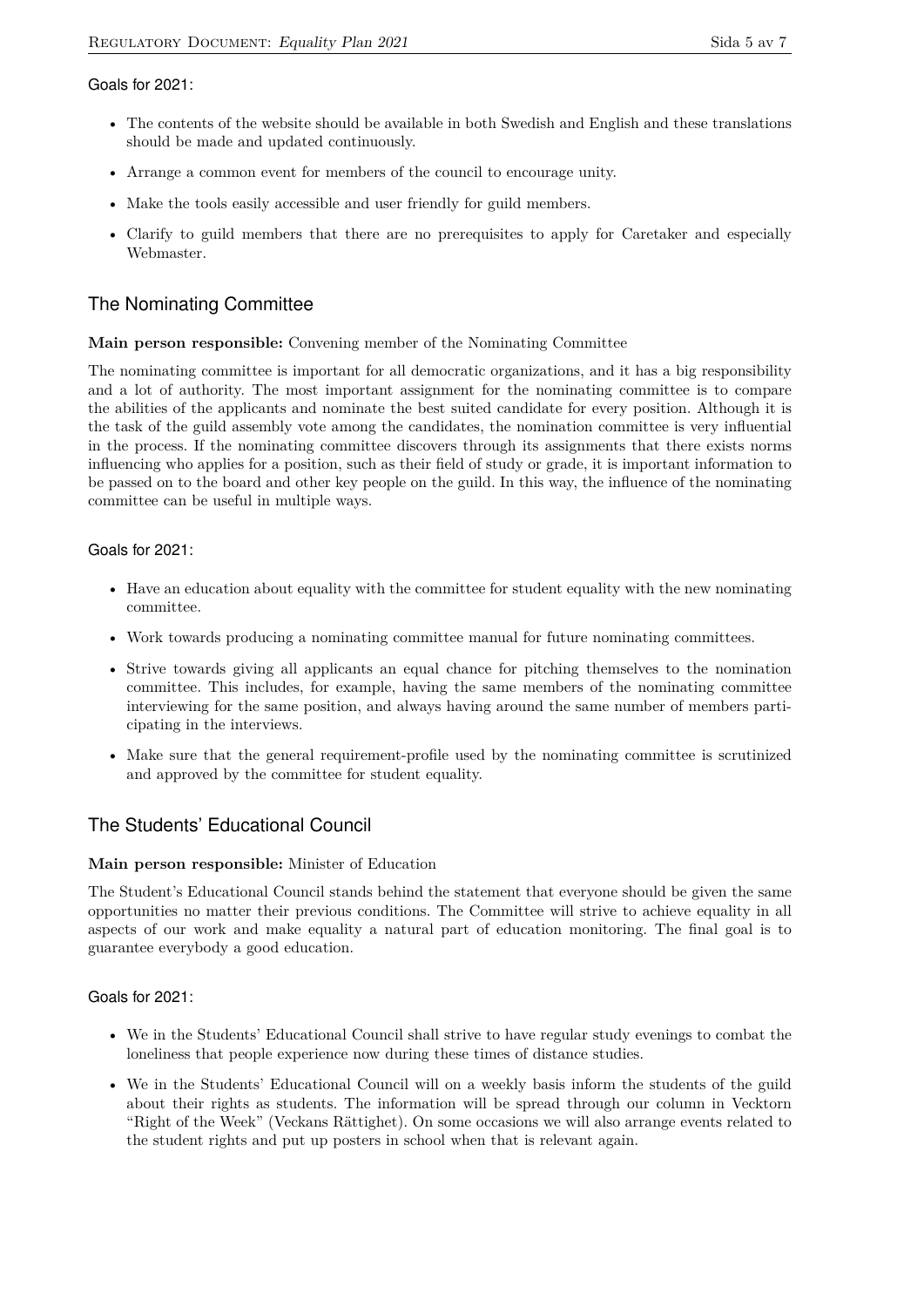• We in the Students' Educational Council will offer our members once per semester to attend an education about equality so that they better understand and can work more effectively to achieve equality in study related issues.

# The Ministry of Culture

#### **Main person responsible:** The Minister of Culture

To promote equal treatment, the Ministry of Culture should work to broaden activities and reach out to as large a target group as possible.They are also to educate the workers of the committee so that these are able to bring a perspective of equal treatment to their work. Furthermore the Culture of Ministry shall strive to focus on the health and wellbeing of the workers of the committee.

#### Goals for 2021:

- Work to ensure the wellbeing of the workers of the committee and decrease levels of stress by, among other things, holding two development talks with each worker.
- Work to maintain and broaden the diversity of activities in order to reach out to different target groups.
- By hosting joint events such as kick-offs and educations aim to increase the cohesion of the committee.

### Ministry of Truth

#### **Main person responsible:** Minister of Truth

Equal treatment is an important aspect within the Ministry of Truth because they are responsible for ensuring that everyone in the Guild has access to important information. The Ministry of Truth also has a responsibility for the values that might be conveyed in the information passed on to members of the Guild. It is therefore important to think about which target group the information is aimed at, how it can be interpreted by the recipient and what can be unknowingly conveyed between the lines (for example, pressure concerning grades or alcohol, or alienation of international students). In addition to this, equal treatment is something that is important to make the members of the Ministry of Truth to flourish.

#### Goals for 2021:

- Make sure that important information is made available on several different forums and is not isolated to one platform (eg Facebook), which makes the information inaccessible to certain members of the Guild.
- Show how the Guild operates and how the committees' work, for example, by posting this on the Guild's instagram. This is important to continue to inspire members to volunteer for the Guild since the committees have been less accessible to the members during the corona pandemic.
- Continue the ongoing work to make Von Tänen feel more included in the Ministry of Truth by encouraging cooperation, communication and collaboration within the Ministry.

### The Festivities Committee

#### **Main person responsible:** The Head of Festivities

The committee of festivities has an important role in the equality work of the guild as it is its primary purpose to arrange events that are fun and welcoming to all members of the guild. The committee of festivities shall therefore work towards the goal that no one, be it worker or other guild member, should feel excluded and that as many events as possible should be available to everyone for example by working